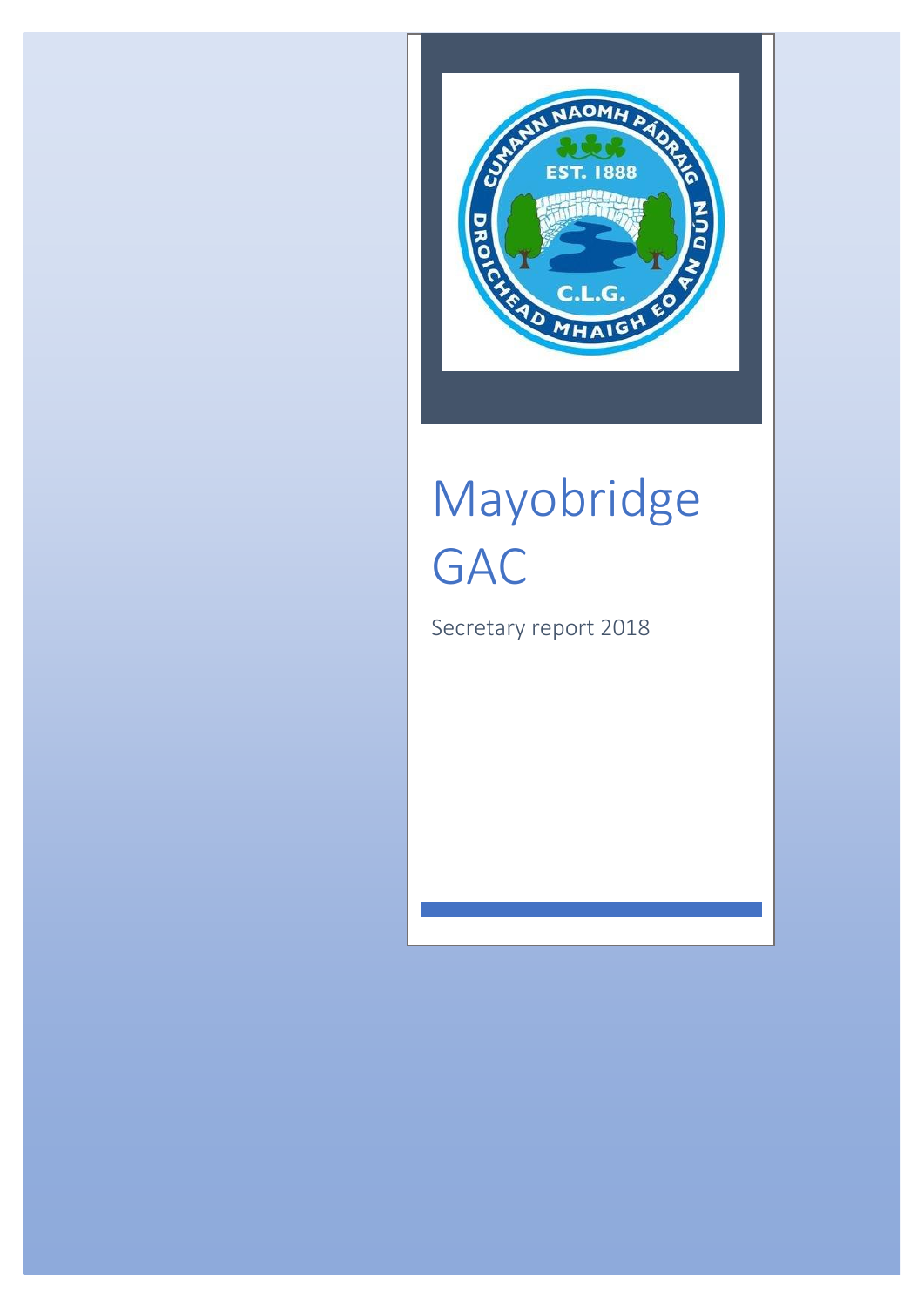In our long standing 130-year history, 2018 will definitely going down as one of the most hectic but one of the most enjoyable and memorable for our members and community. We had lots of success in football, camogie, LGFA, handball and Scor amongst others but there were so many more aspects of 2018 which will live long in the memory. We knew at the start of the year we would be celebrating our 130<sup>th</sup> anniversary, launching the history book and preparing to host two Feile teams for the upcoming Feile so it was every shoulder to the wheel and in true Mayobridge fashion that's what we did. Personally, the highlight for we was the Feile weekend where we were chosen as only one of three clubs in Down to hosts finals, we had so many Gaels from over across Ireland, England and throughout the world through our gates to see our magnificent facilities and to be given a real Mayobridge welcome.

Before I go through the team reports for the year I would like for us to take a moments silence to remember all our formers players and Gaels who have went before us over the previous 12 months. Féadfaidh siad chuid eile I síocháin.

# Football

# U6

Once again the u6 coaching team spent time in the school focusing on P1 and P2's classes during the early months of 2018.In all we spent 4 weeks in the school working on the basic movements Agility, Balance and Co-ordination (A, B, C's). This serves two purposes; firstly, the kids get to meet the coaches in familiar safe surroundings secondly this shows our commitment as a club to the school and the physical development of our youth.43 children both boys and girls enjoyed playing and learning the skills of Gaelic football this year. We visited and played in many different clubs and blitzes throughout the year. The emphasis of u6 football is create a fun, safe environment where all skills levels are encouraged to be the very best version of themselves, this development includes communication, manners, responsibility and respect for each other, coaches, officials and OUR CLUB.

Our goal is to allow all kids to fall in love with Gaelic Games.

I wish the kids' moving on to U8's the very best in their future and keep up the hard work. Thanks to coaches Sean McElroy, Danielle de rose, Eddie Cuthbert, Ciaran Magennis, John O'Hare, Konrad Fegan and Peter Gallagher for their time and commitment throughout the season.

# U8

The Mayobridge under 8 footballers training began their season in the first week of January 18 with weekly indoor training sessions on Saturday. These training sessions focused on the basic skills of Gaelic football the pick-up, solo, foot pass, bounce and catch. There is a strong emphasis placed by the coaches on fun and enjoyment at these training sessions.

Throughout the season there was a group of 25 players attending most of the training sessions strongly emphasising the support from the parents throughout the season. The U8's season consists of challenge games and tournaments which provides the opportunity for the players to exhibit their skills practiced during training whilst affording the coaches the ability to identify aspects of the skills that require further attention at training. The U8s played a number of challenge games, blitzes and participated in the Clonduff, Burren, Ballyholland, Saval and Newry Shamrocks tournaments together with our own U8 tournament on 1st September 18. The club entered both a Gaels and Ogs teams in all these tournaments.

#### Secretary report 26-11-18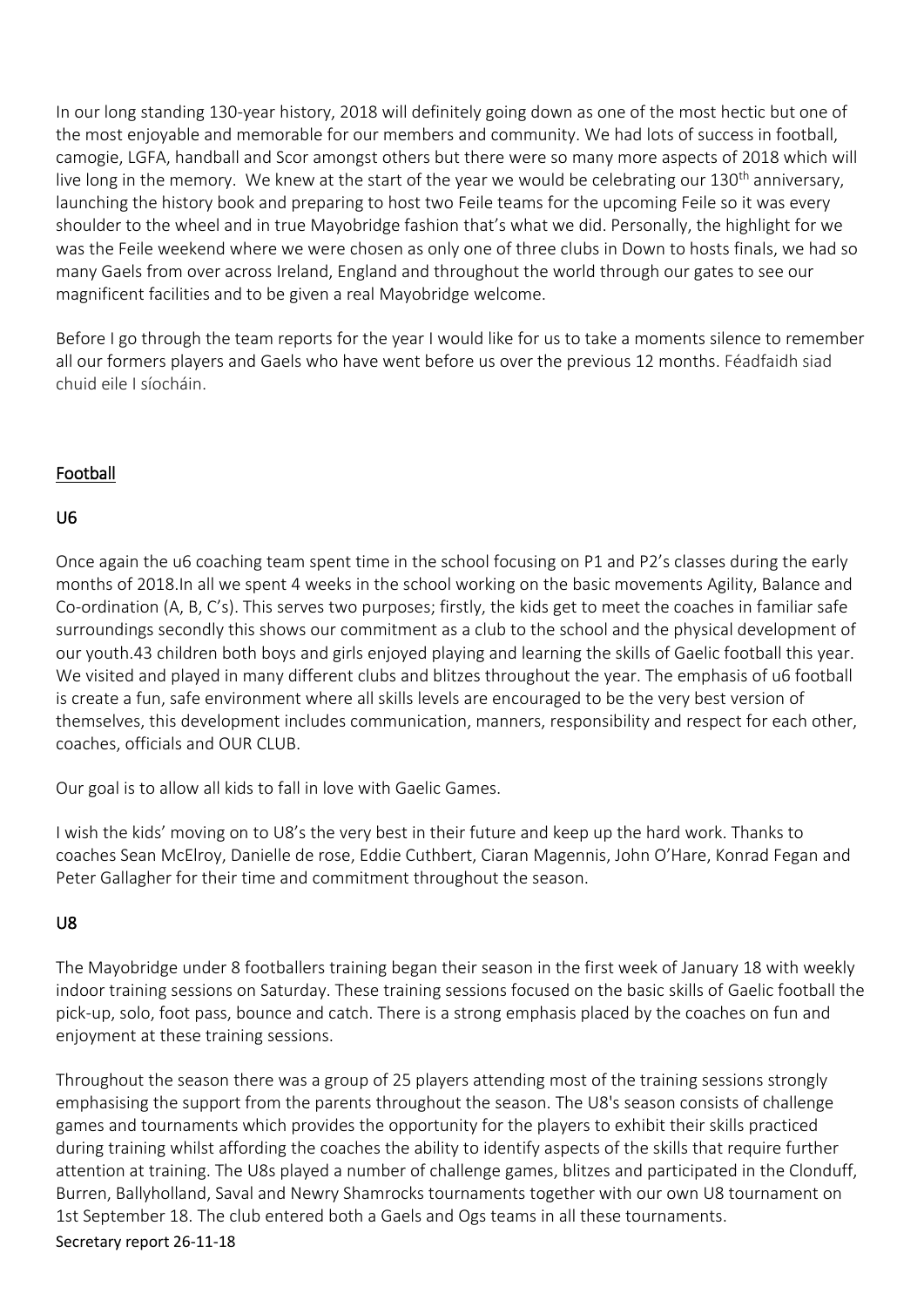The Gaels (P4s) reached the final of the Burren Hospice tournament and semi-finals of the Ballyholland, Mayobridge and Newry Shamrocks tournaments. The team have competed very well in these tournaments with results not going their way by the bare minimum in the majority of these games.

The Ogs (P3s) were competing in these tournaments for the first time and performed brilliantly winning our own Mayobridge and Ballyholland tournaments and finalists in Clonduff, Burren, Saval and Newry Shamrocks. This group of players are performing well beyond initial expectations and will look forward to competing at U8 Gaels level next season.The players through their effort and application at the training sessions have seen improvements in their basic skill base and ability to compete against other teams of a similar age in their respective tournaments. The coaches, Philip Boyle, Ciaran Magennis, Mark Gallagher, Eddie Cuthbert, Paddy Tumelity and Peter Gallagher would like to thank the players and most importantly their families for all their commitment and support during the season.

# U10

The P5/6 footballers began with winter training in the community centre in January focusing on the basic skills and core work with the help from Micheal Walsh.

We had great numbers this year with between 28-33 boys attending most tournaments, thus ensured we could field 3 teams at these events which ensured every player getting plenty of football, improving their skills and going home with a smile on their face.

We have success in numerous tournaments played in Down and Armagh winning trophies in Ballyholland, Burren, Saval and Mayobridge. Many thanks to coaches Noel Sexton, Kevin Coulter, Enda McConville, Ray McConville, Charlie Smyth and Thomas O'Hare for their commitment to the u10 footballers in 2018.

# U12

The U12 footballers started of their year early in January 2018 with 6 weeks of indoor work before taking to the field in February. Numbers were good throughout the season with a panel of 20 players. To ensure that all players would receive plenty football during the year and with the ultimate aim of preparing for U14 football, we entered 2 teams into the 11 a side league and used some U10 boys to complement the numbers. In the first half of the season the boys played 9 matches in a 10-team section to determine which teams would enter division 1 and 2 leagues. The boys performed very well winning 8 out of 9 games which meant we would enter a Gaels team in the South Down division 1 league and an Ogs team in division 4. In division 1 and 4 our lads played some terrific football over the summer and both teams went unbeaten in their respective leagues with the Gaels winning 8 from 8 and the Ogs win 6 out of 6. The strength in depth of our squad and the strong talent available to us from the U10 panel was evident and bodes well for the future. Due to the fall in birthday dates 15 of this panel will move up to U14 football in 2019.We also entered 3 tournaments during the year in An Riocht, Ballyholland and Newry Mitchells' where we reached the semi-finals of all competitions falling to a strong Magherafelt team in two and Killeavy in the other. The boys were very competitive in all competitions and received a lot of plaudits for the attractive football they played. The Ogs team also attended these competitions and performed very well although often up against some strong opposition when a lot of teams only had one panel.

It is worth noting the success of our primary school team in again reaching the Canon Esler Cup final where they unfortunately lost to a strong team from the St Patrick in Newry. The boys recovered from this and secured the league title before the close of the season. All of these boys were part of the U12 squad. These bunch of lads have a great future ahead of them and have great enthusiasm for Gaelic football. There is a great work ethic in the group and the continuous large numbers in attendance at training is evidence of their passion for the game. They are a pleasure to work with and are a credit to their families.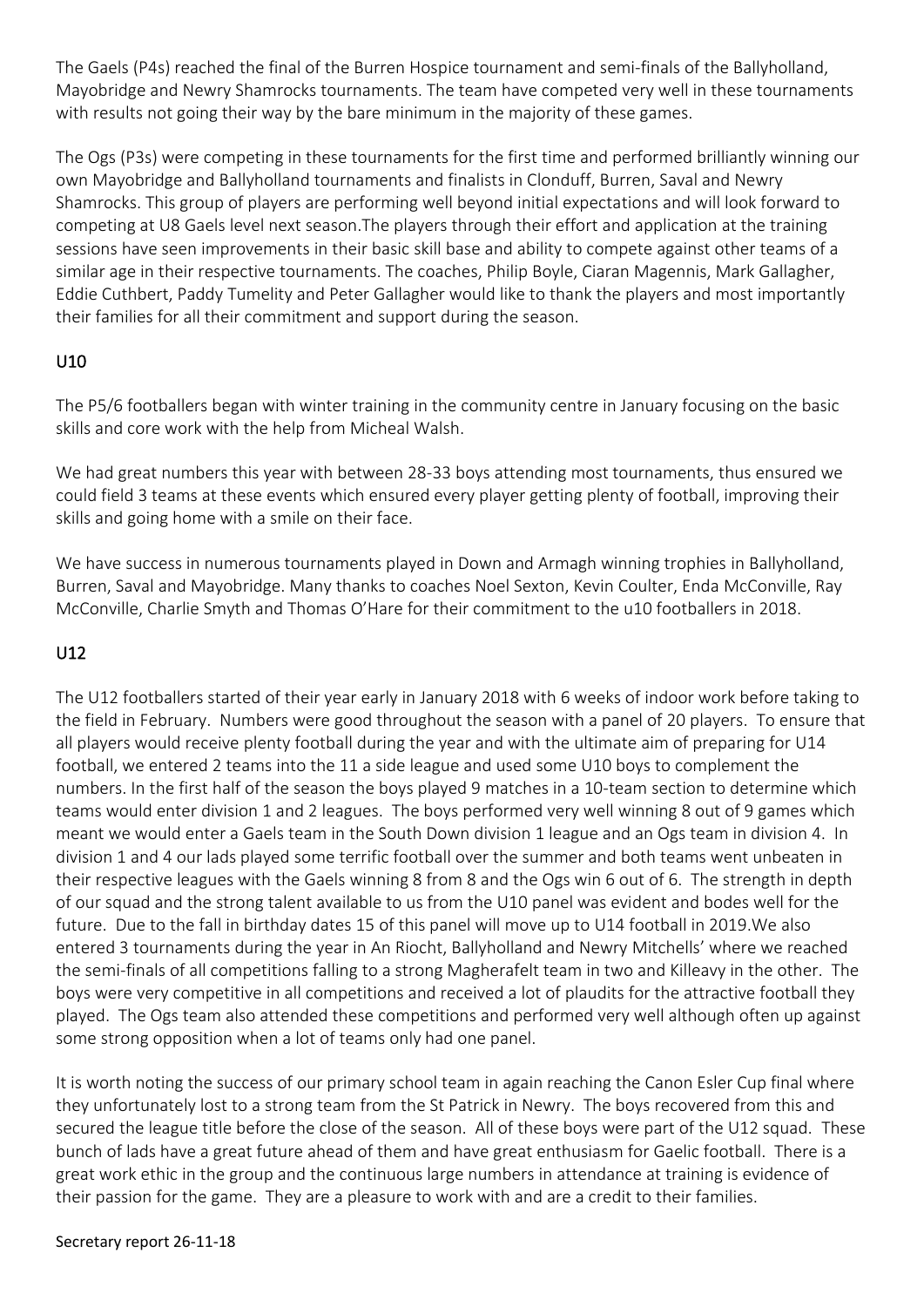A huge thanks to Brian McMahon, Michael Fitzpatrick, Declan Mason and Rory O'Keeffe for their help with the U12s who put a lot of work in with these boys throughout the year.

Tim Colhoun

# U14

Our u14s squad started indoor development work in the youth club with Micheal Walsh at the beginning of January. We moved onto the field early in February where the players really worked hard. We had a reasonable league campaign where we finished second in division two.

In late June we had a wonderful Feile experience. The players, their parents together with our committee and support of the local community raised a lot of money to help host the Feile. We would like to thanks all who helped in anyway because we all know he Feile was one of the highlights within our club for a long time. Unfortunately, on the football front we were beaten in the semi final of the div 3 feile but to see the crowd and support we had that beautiful Sunday morning we live long in our memories.

After the Feile we had early rounds of the b championship where the players improved in every game and to keep the best to last, we met Newry Shamrocks in the final in Pairc Esler. Our players really stood up to the challenge and put in the best performance of the year. I would like to thanks Robbie Coulter, Micheal Goss, and James McAvoy for their dedication and for anyone who helped throughout the year.

Eoghan Woods.

# U16

The 16s had a squad this year of 18 players. We started training in January. We were put into a provision group to find out what league we would be put in to and we were put into a group with Burren, Clonduff, Longstone, Rostrevor and Bosco.

We played 3 challenge matches again Cooley, Cullyhanna and Carrickcruppen which were competitive games to start the season.

The preliminary league games started by beating Rostrevor, losing to a very strong Burren side. Our next game was against Clonduff we played very well the first half and we were up 8 points at half time. Unfortunately, we fell apart in the second half and ended up losing.

Played Longstone in Kilkeel) on a very questionable pitch, no line markings, long grass and poor quality. We lost this game. The following match was against Bosco which we won. That ended us up in South Down division 1 which suited us.

We played Rostrevor, Saval, Bosco, Longstone, Clann an banna and An Riocht which we won all the games. We lost one game which was against Warrenpoint which made us come second in the league.

Into the championship we put in a lot of intense training for this including running up Kilbroney and a great session on Murlough beach. For championship we were put into a group 1 which was Warrenpoint, Saval and ourselves, the other group was An Riocht, Longstone and Rostrevor.

On to settle an old score with Warrenpoint, in Warrenpoint, the boys played brilliantly the whole game and only for a bad refereeing decision the final score ended up a draw.

Secretary report 26-11-18 Warrenpoint was our first game , then we played Saval in our second game, we played really well up to a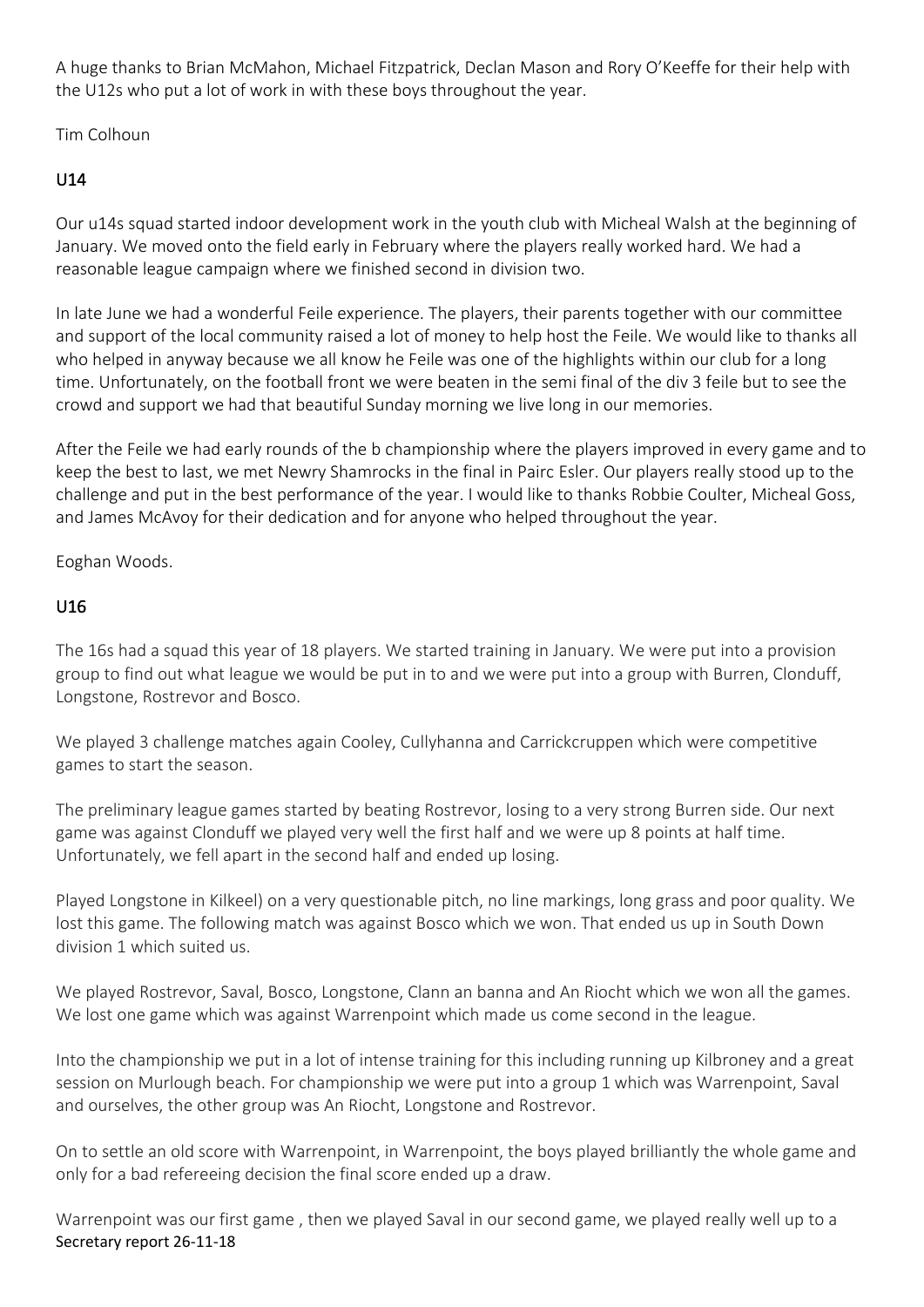point when our keeper, Conor, was hit and concussed and had to come off at half time, after the half time, Saval came out well but we held our position and won by 4 points.

To go through to the semi-final direct we had to score more points than Warrenpoint, unfortunately, they managed to outscore us by 4 point sending them straight through to the semi-final. So, put us in the quarter final against Rostrevor. Our boys played well and the final score was 6-16 to 0-4.

Into the semi-final down in An Riocht were once again we were hosted on a second pitch. It was a fairly tough game but our boys battled well and beat them the final score was 1-12 to 3-18.

That put us into the final for which the boys had worked very hard from the start of the season, training attendance was always very good and 100% effort and attitude put in by all the lads.

The final was played in Clonduff on the 29th September against our old enemies Warrenpoint. Our boys played very well and wanted the win more than the Warrenpoint team. The second half was a tough battle but our boys came out on top to win with a score of 3-5 to 0-10.

These boys are a credit to themselves and their parents. Not one bad attitude amongst them. Most of the boys also helped out with the Minors team during the year and the management are all so proud of them. Thanks to coaches Jimmy McManus, Mark Crimmins, Joe Hardy and David Clyde for their commitment.

# Minor

The decision was made to enter our minor team into the south down league (SDL) in 2018. This was based on the depth of the panel and age of the players available. With only a maximum panel of 17 players.Due to the small panel of players available, (injuries, work commitments, county commitments, other sports etc the regular attendance at training sessions was only approximately seven players. We were heavily reliant on several u16 players joining our panel on match days.The u18 managers would like to put on record our thanks to the u16 managers for their support and understanding with asking players to play minor games on a Tuesday evening and their own age group on the Thursday evening.

Our minor team had a successful league campaign winning the competition with games to spare. This encouraged us to enter the All-county championship but unfortunately, we were drawn out in a highly competitive group with Liatroim and eventual finalists Burren and Ballyholland. But we were only narrowly beaten in the games against Burren and Liatroim and this reflects well on what was a very youthful team who represented our club very well demonstrating good footballing ability.

Highlights of the year:

- Winning SDL
- Producing competitive championship matches esp. Burren away
- · The core group of minors contributed positively in several full senior team training sessions

A number of injuries to key players during the year had a negative effect, e.g. James Rice, Luke McGlade, Thomas Looney, Dylan O'Hare, Sean O Hare and Sean Magone. In 2019 management would be hopeful for further team development as the panel that competed in the championship games are ALL eligible for minor football again next year. The plan would be for this team to compete in All-county league and championship in 2019.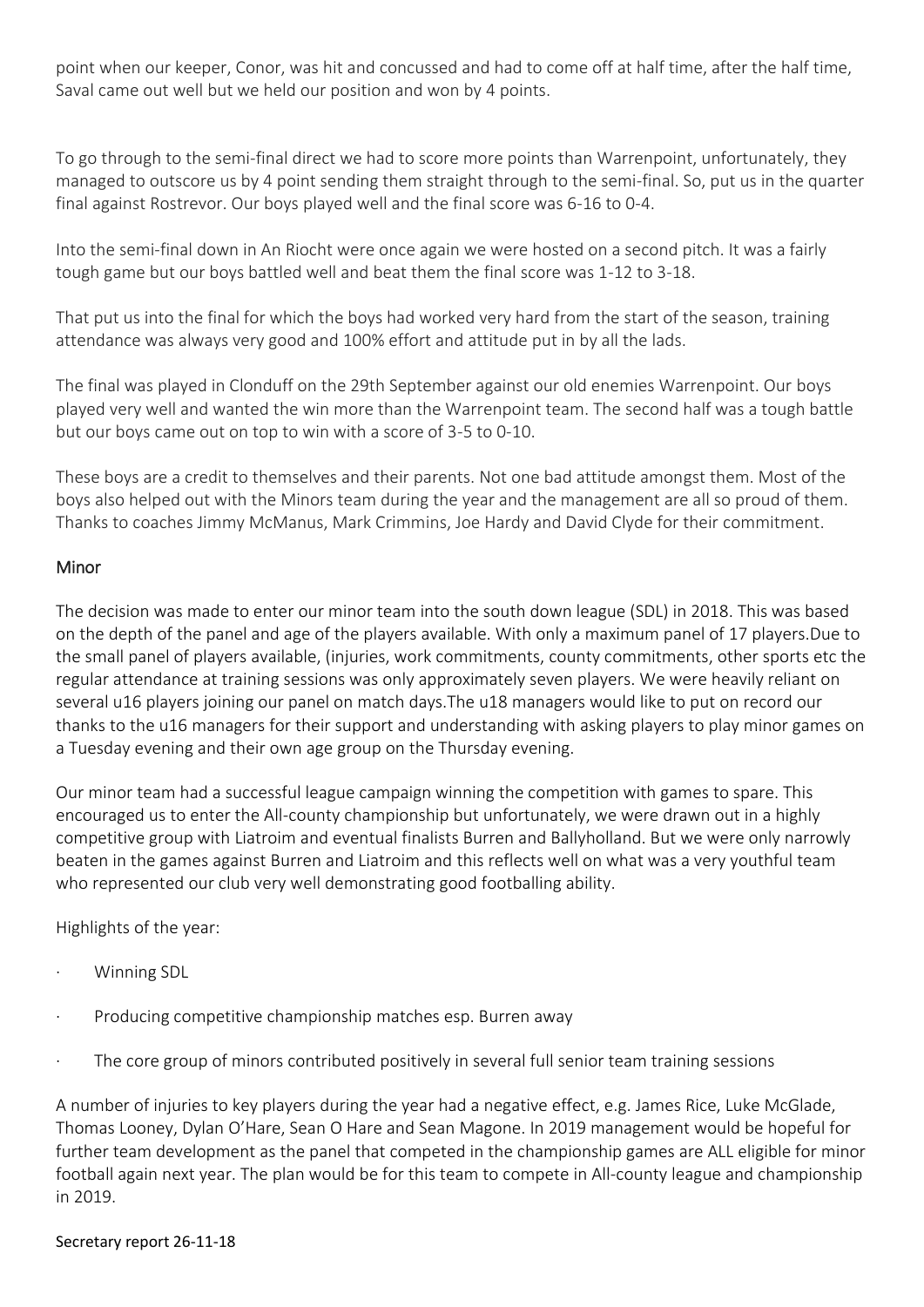Thanks to the management team of Mickey Linden, Colm O'Hare, Brendan Dwyer and Dessie Brady for all their hard work.

# Thirds

The thirds again had another excellent year clinching the Down RFC and SDRFL double. We joined up to train with the minors for the majority of the season, this improved both teams and it will ease the integration of our young players into senior football in the next few seasons. In the league final we beat An Roicht after a tough game in Burren and after a few tough championships battles which began away to Byransford we made our way to the championship final with a date versus neighbours Burren. After a tough opening 30 minutes the boys played to their potential and won comfortably which was capped by a remarkable point by Mickey Linden which went viral and was shown all over the world. It was a great day for the club to see the seconds capture the PRFC just an hour later. It is great that the club continue fielding three adult teams and giving many young men the opportunity to represent the famed sky blues. Many thanks to Gareth Fegan and Paddy Tumelity for their continued help in preparing the team and ensuring the high standards are kept.

**TOH** 

#### Reserves

The reserves were coached by the senior management of Benny Coulter, Francie Poland, Noel Sexton and Gavin Barry where they had an extremely successful year. With two games to go in the league they played Kilcoo who were also unbeaten and in an excellent game in Pairc Eoghan Rua the game ended in a draw. Unfortunately, the team failed to beat Rostrevor at home that Sunday with resulted in the Magpies winning the league. In the championship wins over Rostrevor and Byransford saw us travel to take on favourites Burren in the semi. In a tense battle, the players put in a heroic performance to win by 3 points. In the final versus Castlewellan, a strong second half performance saw Michael Fitzpatrick lift the championship cup in a rememberable Saturday in Newry.

#### Seniors

Secretary report 26-11-18 The seniors managed by Benny Coulter, Francie Poland, Noel Sexton and Gavin Barry began in January and worked extremely hard throughout. After a good preseason the players began with an inconsistent start to the league but fortunes began to improve with a great home win over Burren and performances were improving week on week coming into the championship. The championship began with wins over An Riocht and Saval which saw the team drawn against Clonduff in the quarter final of the championship. A terrific opening 50 minutes from the sky blues saw us win through to the semi-final despite a nail-biting comeback from the yellows. In semi-final versus Burren, we were more than a match for our neighbours leading by three at the break and it probably should have been more. Unfortunately, an excellent first ten minutes from Burren saw them blitz us to take their place in the county final. The team finished 4<sup>th</sup> in the league and credit most go to the management and players for their efforts and progress these past two seasons. Thanks to Benny, Francie, Noel and Gavin for their commitment and time that they put into the team these past two years. Although they have stepped down I have no doubt they will be our most ardent supporters on the terraces next season. Thanks to Kevin McGuigan, Ciaran McKeever, Cormac Venny and Brendan McVeigh for their help over the year. We wish Ciaran all the best in his new role with Armagh minors.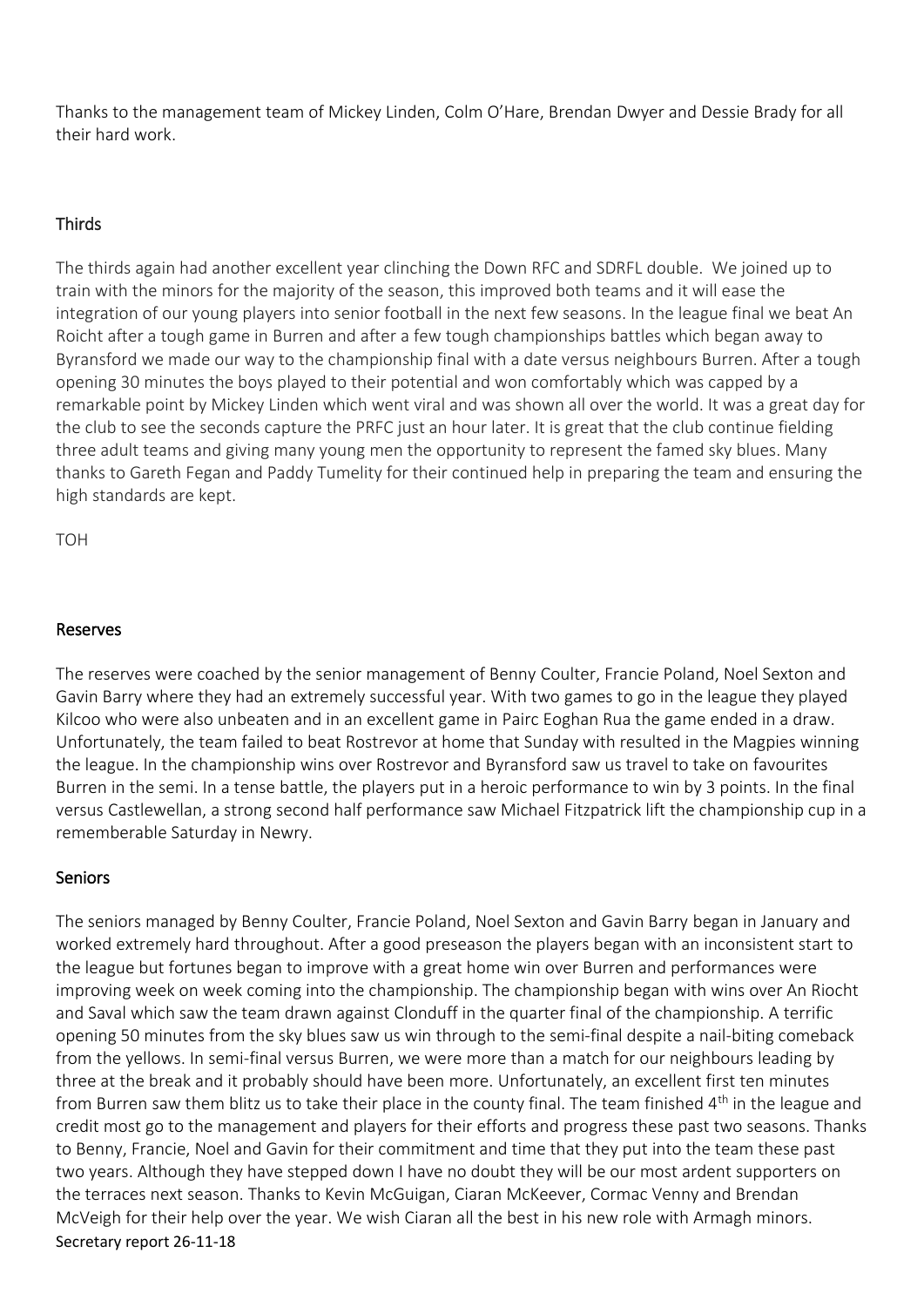Thanks to Maire Sherry for her commitment as team physio and to Michael Walsh for his time nurturing injured players. To our now legendary kit man David McVeigh for his hours at training at match days and for agreeing to continue this role for 2019. Finally best wishes to Benny on his role as county selector for 2019 with Paddy Tally, Mianta is fear !

# Camogie

# Under 6

We started training in the social club on the  $10^{th}$  February for 6 weeks. On the  $1^{st}$  day of training we had 19 girls. Training commenced outside from the 24<sup>th</sup> March.

In May we hosted Kilcoo and the U6's had their  $1<sup>st</sup>$  friendly match.

Our 1<sup>st</sup> Blitz was in An Riocht at the end of May the U6's had 1 team entered.

At the end of June, we headed to Darragh Cross by bus with 1 team.

At the end of July, we went to Ballela for the  $1<sup>st</sup>$  time with 1 team.

Our last Blitz was in Liatriom our 1<sup>st</sup> trip there also at the end of August again 1 team was entered.

The girls have progressed really well and have taken on board all games and skills that they have been shown.

Thanks to coaches Brona Sexton, Colleen Franklin, Kathryn Carroll, Martina Keenan, Catriona McGlade, Paddy Tumilty and Cora Rooney

# U 8

2018 was a fantastic year for Mayobridge Camogie and the Club, with the Senior Team winning the Junior Championship and the club awarded Camogie Club of the Year. It is an honour to be part of this Club in my role as underage mentor and as a parent of an underage camogie player.

UNDER 8 CAMOGIE, Main Coach: Ciara Cunningham, Assistant Coaches: Colleen Franklin & Aoife Sherry

Training was held every Saturday 11am - 12 Noon with the first training session indoors on the 16th February and outside from the 24th March. After a very successful and event filled season the last training session was held on the 15th September.

The under 8's had a panel of 19 girls, there was an excellent turn out at the training sessions every week. All of the girls deserve great credit for the effort and commitment they showed throughout the year.

With a panel of 19 we were able to enter 2 teams in the majority of tournaments this year. We travelled to tournaments in An Riocht (27th May), Darragh Cross (24th June), Ballela (29th July), Leitrim (25th August). Also played a friendly match with Kilcoo in Mayobridge on the 12th May. Throughout the tournaments the girls showed great spirit, sportsmanship and won the majority of games in all tournaments. There has been a marked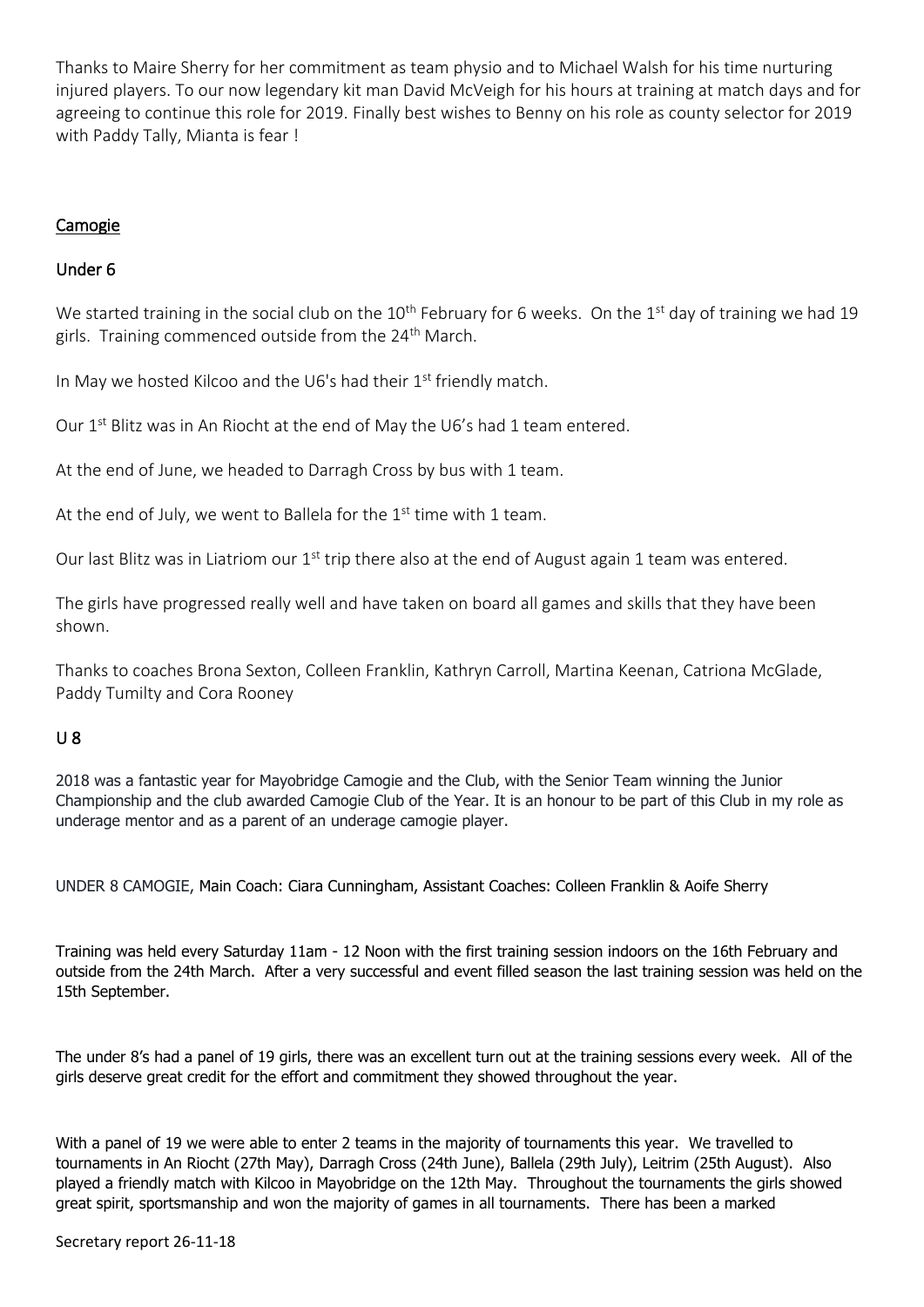improvement in the girls' skill level throughout the season. The girls showed great commitment to training and developing their skills during the year and the team has a bright future.

The Hurl with me Programme was an amazing success for the Mayobridge parents. It provided 4 weeks of training (starting on the 2nd June) for parents with a professional coach and had over 15 parents in attendance every week. This was finished off with a a day out in the GAA development centre on the 1st July. 15 underage players and 19 parents travelled to Dublin by bus to play a national tournament. This was a resounding success and all the parents showed great enthusiasm for the event. Inspired by this 8 parents travelled to An Riocht to take part in the Carmel Doran Social Sevens on the 15th September. I felt this was a great initiative for the parents and children and I would like to see this replicated in the future.

Some of the underage player and parents traveled to support Down in the Camogie All Ireland on the 9th September. The bus was organised from the club however going forward for next year I feel as a mentor and parent it would be best to keep the underage girls on a separate bus.

I would like to acknowledge the other underage coaches especially Colleen Franklin who were a great support to the U8's at training and tournaments this year. I would also like to thank the great group of parents for their continued support this year.

I think a special word of recognition should go to Dympna Tumilty and her amazing fundraising efforts this year. This sponsorship is much appreciated for the underage camogie teams in Mayobridge.

#### Ciara Cunningham

#### U10 camogie report by Helen Butterfield

Secretary report 26-11-18 We started off in February, we couldn't wait till March. Into the social club we went and said "Let the training start!" The girls loved all the games, we played ladders and cups and saucers, It didn't matter if it rained; we were inside with all your daughters. Colleen brought the tyres, herself and Brona dragged them from the jeep, They left them in a corner piled high into a heap! The U10's beat those tyres, beat them and ran up and down And when that game was over their smiles were upside down. In March we cancelled training, we said "There's too much snow" It did seem very strange but the social club was a definite NO GO! Finally April weather came and outside to grass we all did go Tom O'Hare stood and wondered 'Will I mow it or let it grow?' We trained and we trained, the numbers were just great, Some new players joined, our squad was now complete.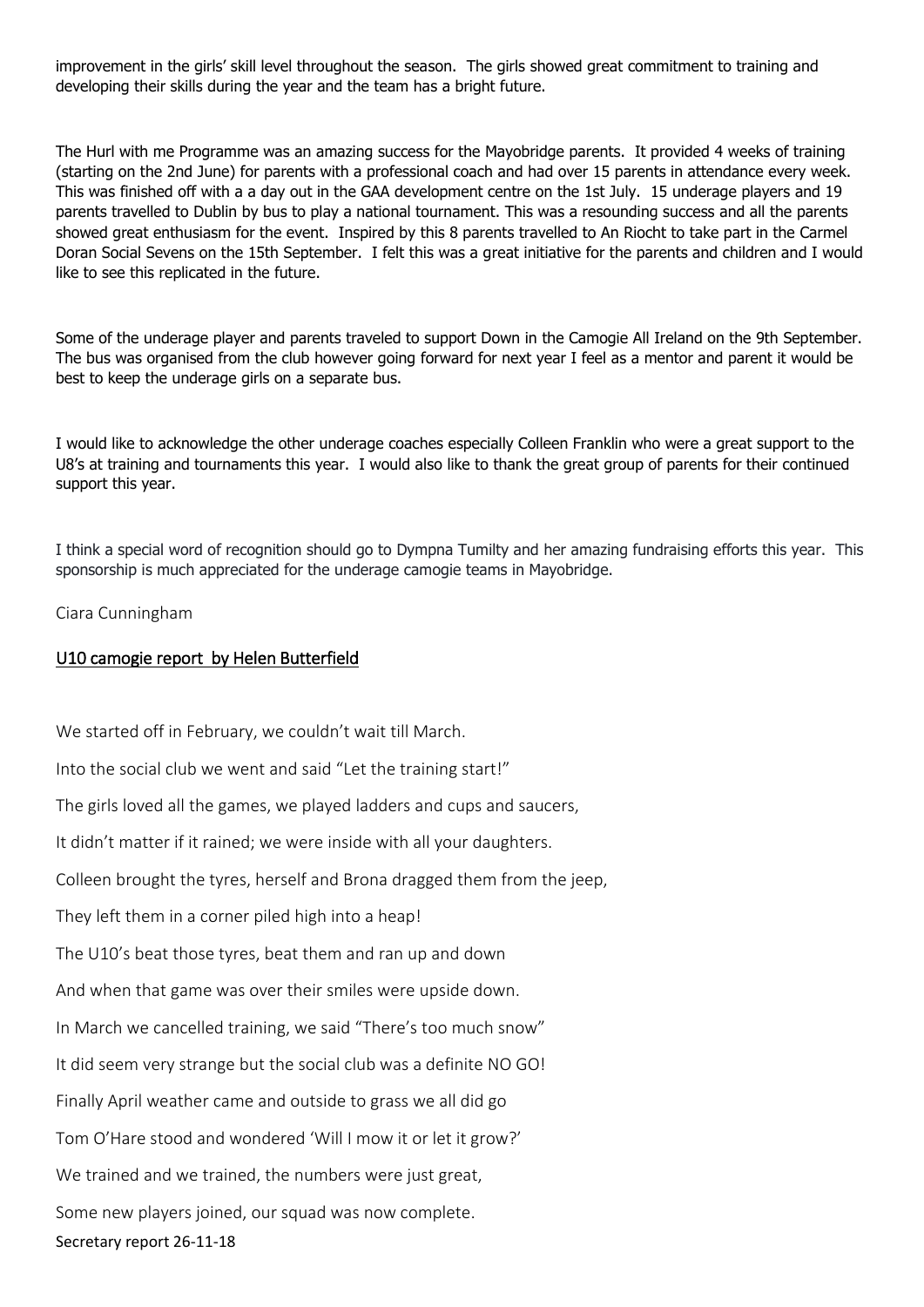In May Kilcoo came over for some friendly games to play, While nobody was really keeping score the Bridge girls lead the way! Next stop was An Riocht, the Kingdom some do say But how will we get there, some of us don't know the way? There was talk of shiny new signs up on both main and also side road No more looking out for where the NEW spuds were sold! The sea air must have suited them, as there was none to compare when one of our girls got that sliotar in the air!! There was one broken hurl and cuts and bruises a plenty, I think going home the first aid box was near empty! In June we went to Darragh Cross, the day it was a scorcher, Topping up the sun tan lotion really was a torture!! Our girls seemed to suffer under those helmets in the heat, But even in those conditions they were very hard to beat! Onto Ballela next, now what rhymes with that? We'll say our U10's were brilliant and leave it just at that! Out next blitz was in Liatroim, Mairead warned of a race, She said "take this road not that road" to get to the place The grass was slightly long; we needed to get the ball in the air, Once our girls got that right there was no team to compare! In August Dympna decided to run 10K each day, she wanted to remember Cassie in a very special way. So instead of normal training, one morning we all walked, with parents, buggies and all the smaller girls, I think Dympna had a good head start! We trained on into September, we really didn't mind. The girls loved all the games and drills, the weather was so mild. And so our season it came to an end, our thanks to everyone we'd like to extend. Go raibh maith agaibh a chairde, sin é, The End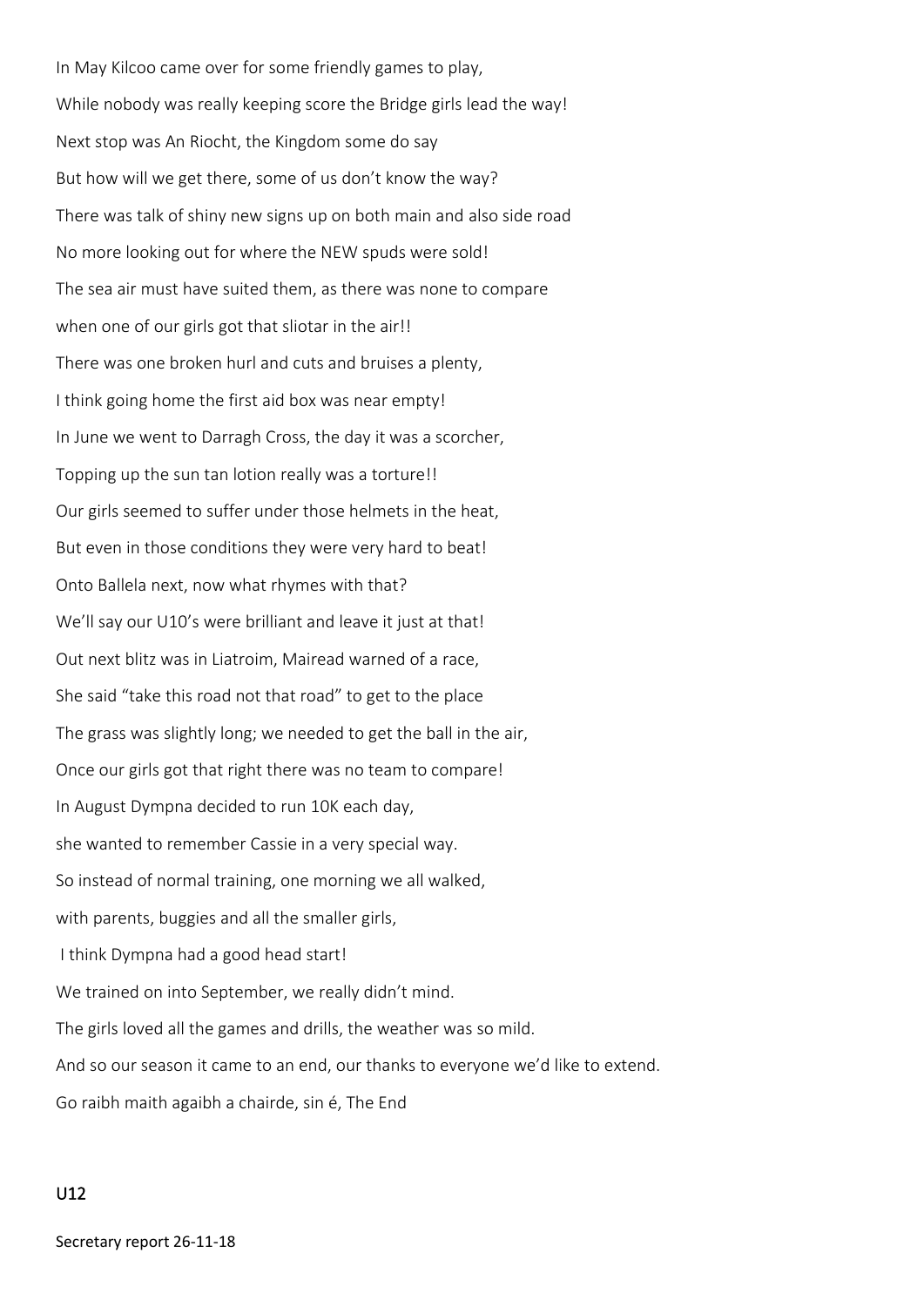2018 was a very good season for our panel of thirteen U12 camog's.

At the start of the season the girls participated in a coaching and skills session with Paudie Butler Tipperary champion hurler and coach. This was a very informative event as it girls the opportunity to learn how the new ball wall can be used to improve their skill level. The benefits of having the Ball Wall facility within our club are huge, particularly for our underage camogie players and coaches. It is hoped that this opportunity can be repeated at the start of the 2019 season.

Following participation in two all-county blitzes the clubs were divided into two divisions for the league. The girl's performance in the league this year was brilliant, only losing one of their games, to finish at the top of their division.

Mayobridge also took part in several successful tournaments during the season. Throughout the year all the players showed considerable skill and enthusiasm for the game. Commitment levels were high throughout the year at both training and in matches. Not once would they give up the fight during a match and always left the pitch smiling. Well done to all involved and we hope they continue to improve in 2019 whether at U12 or U14.Many thanks to the parents and all our supporters who have been right behind us throughout the year.

Our playing season ended with a trip to the All-Ireland camogie finals in late September which was an immensely enjoyable day for all, particularly as it gave the girls a wonderful opportunity to cheer on Down Camog's in the intermediate final.

Many thanks to Maria Carroll, Maire Sherry, Cindy Griffen and Michelle McConville for their help.

# U14

Our u14 camogs played in the 15 a-side section of the All county league and championship. This was a big step up for the 23 girls on the squad however they were all up for the challenge. Training was always very well attended, the girls showing great commitment, always listening and working hard to develop their skills. The camog's travelled to Ballygalget participating very competitively in the Feile which gave them a taste of top flight games. Throughout the year they played challenge games with Mullaghbawn and Clonduff which proved beneficial. The girls were very competitive in the league. Challenging all opponents and finishing mid table. Unfortunately in the championship, the girls narrowly lost out to finalists Bredagh. This was a very positive and competitive season for all the u14 camogs, they all developed their skill level as well as their bond as a team.

Thank you to the u12 players who joined the u14s for training and games during the summer months. Congratulations to all the girls who attended the u13 and u14 county development teams, especially Leah O'Hare and Laura Greenan who were part of the Down u14 team that participated in the All Ireland Blitz and won the Ulster shield.

Thank you to Corinne Toal, Adrian and Lorraine Gribben for all their time and effort to coach this great group of girls. It was very much appreciated. Finally thank you to all the parents who supported their daughters every step of the way.

Martina Rooney

# U16

Secretary report 26-11-18 The U16 Camogs entered the 15-a-side league and championship this season after winning the 12 a -side league and championship last season. This was a much tougher competition but we felt the girls needed to be playing against the stronger teams to improve and the girls agreed. In the first half of the league we had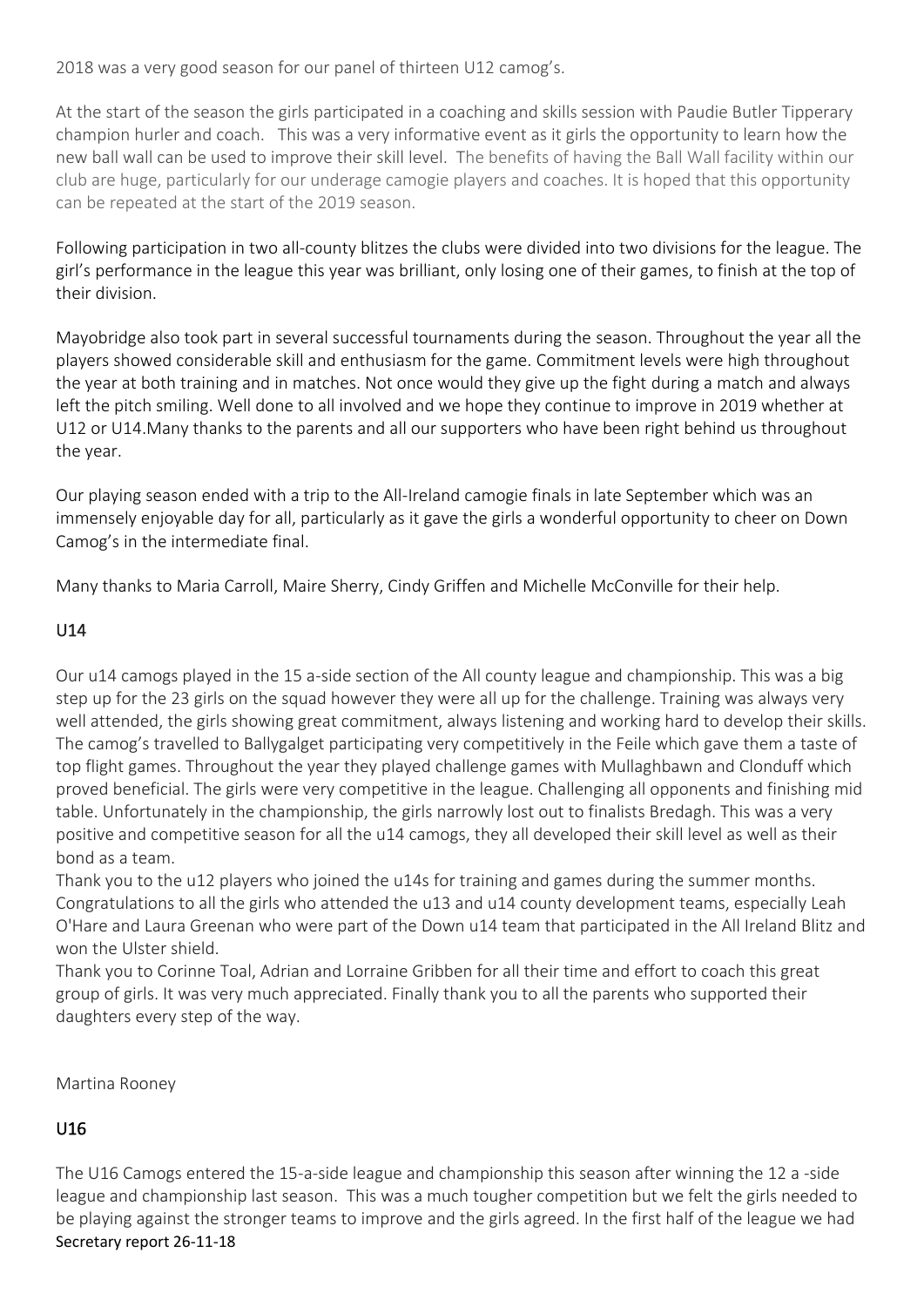heavy defeats but we kept improving and the second half we competed better and you could see the belief the girls had in themselves. We competed in the An Riocht Sharon Morgan 7 a-side tournament in Sept and won the cup beating teams from Down, Armagh and Derry this was the only silverware we won. These young camogs are very talented players with a few winning Junior Championship medals this season. The future certainly looks good for Camogie in Mayobridge with these young girls coming through. I would like to thank Briege Greene, Bridgeen Kelly and Dymphna Magee for their help and support this season, the parents for taking girls to training and matches. Mairead Rooney for all her hard work arranging games and pitches and much more behind the scenes, also thank you to the club for the use of their facilities and Tom O Hare and co for keeping the field in such good playing condition.

Thank You

Bridgeen Coulter

# Minor

2018 was an indifferent season for the minor camogs. They played four league games throughout the season, winning two and losing two. Other fixtures were not fulfilled due to various reasons which resulted in a lack of momentum for the players. In the championship, the minors travelled to face a very talented Ballygalget side. The girls lost this game, however, they realised that when they put in the effort and raised their intensity that they could play competitively with the best in the county. All minor camogs trained with the senior squad throughout the season and this helped develop their skills and level of competitiveness. Congratulations to Ellen Fegan who was part of the minor county team who played in the All Ireland minor shield final.

Thank you to Bridgeen Coulter and Marie Sherry for helping out with the minors throughout the year. Thanks also to all the parents who supported the girls all year.

# Senior Camogie

It was with a great sense of pride that Mayobridge entered a senior team for the first time since 2014. With the fantastic work being done at underage, we now have teams playing at every grade from u6 to senior. Credit has to go to those pioneering ladies who restarted underage camogie over 10 years ago. We need to ensure that their legacy will be Mayobridge becoming one of the top clubs in the county.

Our senior camogs had a successful first season back. The squad of 27 was a mixture of experience and youth who gelled very well together. Competing in division 3 of the league they lost only two games, narrowly, and finished runners up. In the championship they recovered from a shaky start in both the semi final and final to run out winners against Aghaderg and An Riocht respectively. The girls then went onto play in the Ulster Club Championship and lost out in the semi-final to a very experienced Dungannon team. This season's experience should stand by the players as they look to progress further next year.

Congratulations to team captain, Orlagh Caldwell who was part of the Down Senior Camogie Team who won the Ulster Senior Championship and were runners up in the All Ireland Final. Congratulations also to Martina Rooney who managed the Down Senior Team and Marie Sherry who was physio.

It has been a while since a Mayobridge player was associated with the county senior team, however, we hope that there will be lots more Mayobridge girls representing their club with distinction at a county level! Thank you to our new jersey sponsors, Mourne Hydraulics and Gary O'Hagan for their support this year.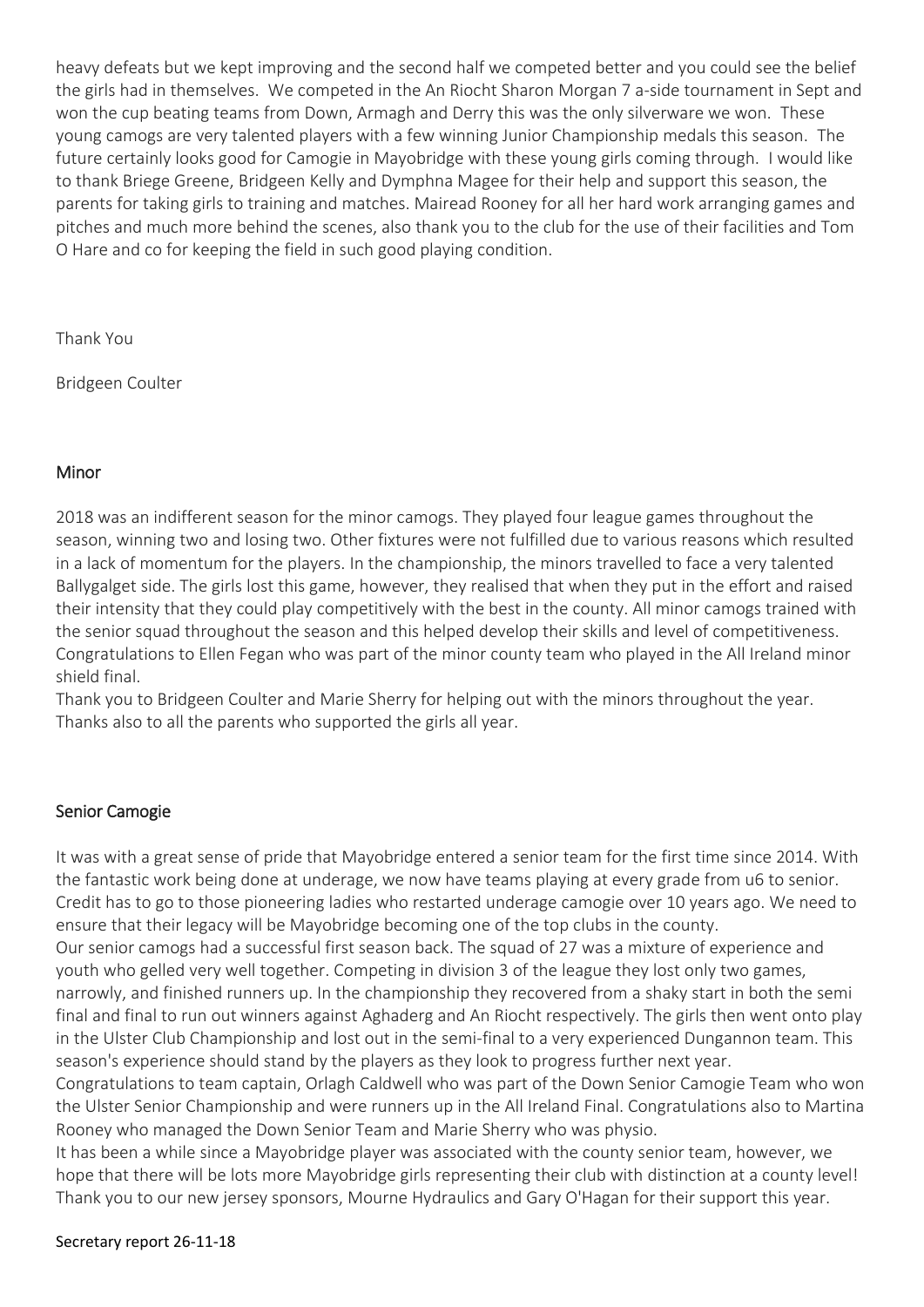Thank You to the management team of Tim Colhoun, Marie Sherry and Grace Brown for their hard work and dedication to the senior squad. It was much appreciated.

Martina Rooney

# Hurl With Me Programme

There was over 200 camogie clubs applied for this programme from all over Ireland. We were 1 of 32 clubs chosen

We had an Gaa development coach come to our club for 5 weeks coaching our parents every Saturday. We had approx 25 parents taking part each week. Then parents and girls headed off to the National Gaa development centre in Dublin for a camogie blitz. The mums and dads played first and then the young camogs age 8-10. We played 3 games each against Dublin, Cavan & Roscommon. A fantastic experience for parents and girls all stripped out in the Sky Blues.

Then from this in September the mums took part in a social Sevens camogie game in An Riocht, with a few mums stripping out for the 1st time and coaches for the 1st time in many years.

Great fun was had by all. It brought more parents feeling part of our camogie club and wanting to be involved making our club bigger than ever before

# LGFA

# U12 and U16

Our U12 lgfa team had another fantastic season and for the 2nd season in a row finished runners up in the south down development league only losing 2 games all year. They finished on 30 points and fulfilled all fixtures I would like to thank Paddy & Dympna Tumilty, Kevin Franklin and Marie Sherry for everything they have done this year.

Our amalgamated U16 lgfa team "Droichead Phointe" also had an outstanding season with the girls winning both League and Championship this year I would like to thank all the girls for their effort and Noreen Kelly from CPN for all her help.

As LGFA coordinator I would to congratulate the club on the Feile this year it was an unbelievable experience for all involved and to Sean McElroy and his mentors on all their efforts in what was a very busy year for the U14 girls.

I would also like to thank Club for all their help and support over the last 3 years in this roll and wish the incoming LGFA coordinator all the best for 2019.

(Martin Sherry)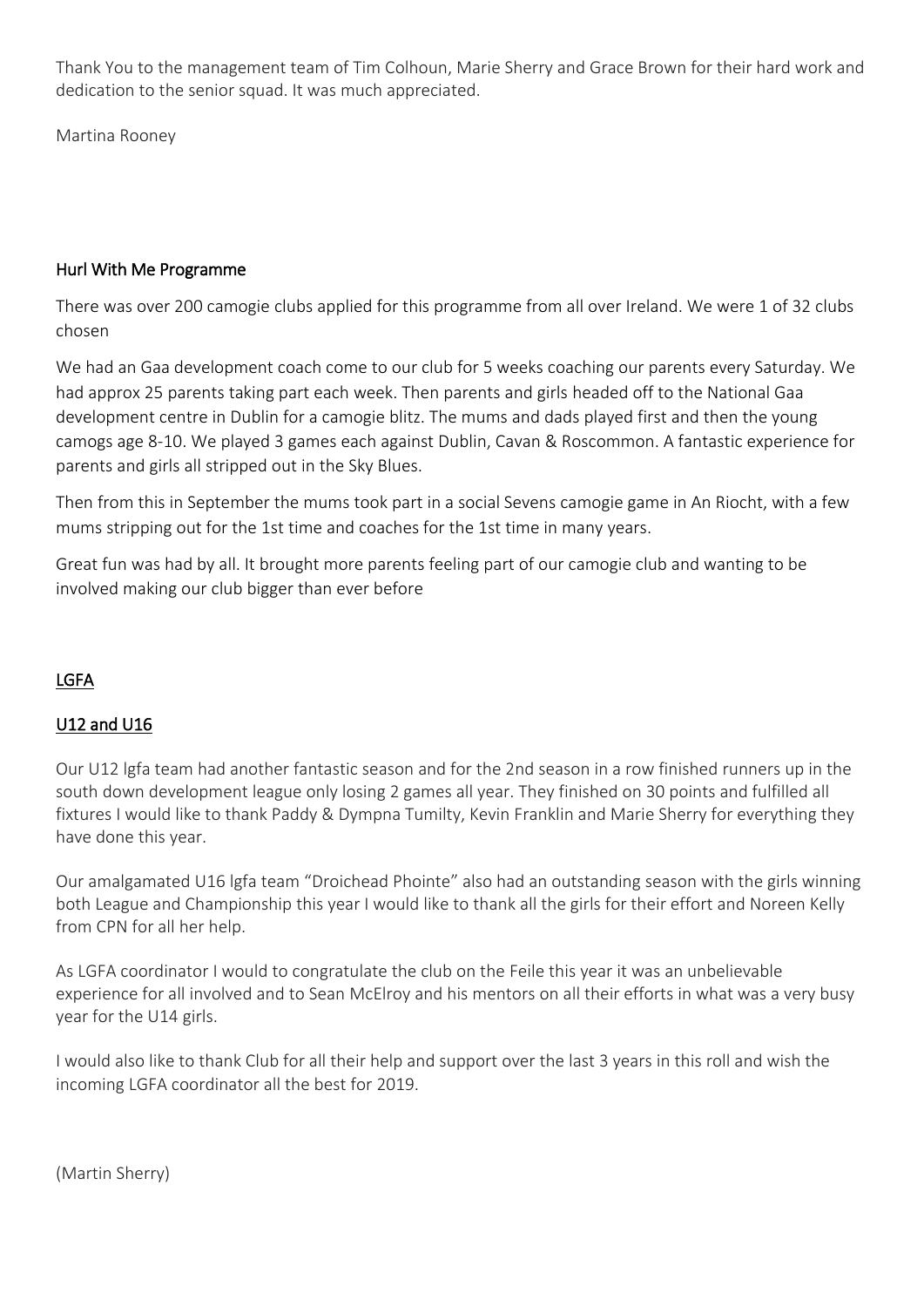# U14

Once again, the u14 coaching team spent time in the community centre working on basic skills and fitness. During this time, we also had a Player/ Parent/ Coach meeting where as coaches we laid out our plans for the year and the exceptions we had of players and parents. Also, what parents and players could expect from us as coaches.

33 young ladies enjoyed playing and learning the skills of Gaelic football this year. We had 2no teams compete in the 'B' & 'D' divisions of the All County League finishing strong in both leagues with the help of some u12's to bolster numbers at times. We lost the final of the 'B' championship to a strong Downpatrick team and a 'D' semi-final to eventual winnings St John's.

The culture of u14 football in 2018 is create a fun, safe environment where all skills levels are encouraged to be the very best version of themselves, this development includes communication, manners, responsibility and respect for each other, coaches, officials and OUR CLUB. Our goal is to encourage all young ladies to fall in love with Gaelic Games.

Thanks to all who helped in the amazing Feile build up and the weekend itself, it was a great weekend.

We wish all the young ladies moving on to U16's the very best in their future, keep up the hard work, work ethic, positive attitude and most of all their coachability.

Sean McElroy, Karen O'Keeffe, Audrey Greenan, Corinne Toal, Enda McConville

#### Senior

The senior ladies began back in the junior league and competed well throughout. They bowed out to Warrenpoint in the championship but fought extremely hard. Thanks to Charlene Lively, Kate Kane and Martin Sherry for all their work over the season.

# Scor

2018 was one of our most successful years for culture to date, with over 60 participants in both scór na nOg and scór sinsír

In scór na nOg we were represented with 1 ceili dancing team, 4 solo singers, 2 recitations, 4 ballad groups, 2 instrumental music groups and a leuirú. Our solo singer Eimear Magee and the Leuirú won South Down and County titles, this was a great achievement for Eimear as it was her tenth year trying for a county medal.

In Scór sinsír we entered solo singing, instrumental music, ballad group and ceili dancing, with our solo singer Jordan Lively and ballad group of, Aoife, Catlin, Nicole, Jordan and Rachel, claiming County honours.

In the quiz we entered four teams, three in scór na nOg and one in scór sinsír, with two of these teams losing out to a place in the All Ireland by one point. With the help of every participant at all levels we won the scór club of the year, claiming the Peter Keenan memorial cup, something that hasn't been done for the last three years.

In November, we were all deeply saddened by the tragic loss of Nicole Fegan RIP, who represented Mayobridge in Ballad Group, Solo singing and instrumental music.

In December we were presented in Croke Park with the Joe McDonagh award for promoting Irish language in the club, through signage and Irish speaking classes, which continue to run on Wednesday nights, all new

#### Secretary report 26-11-18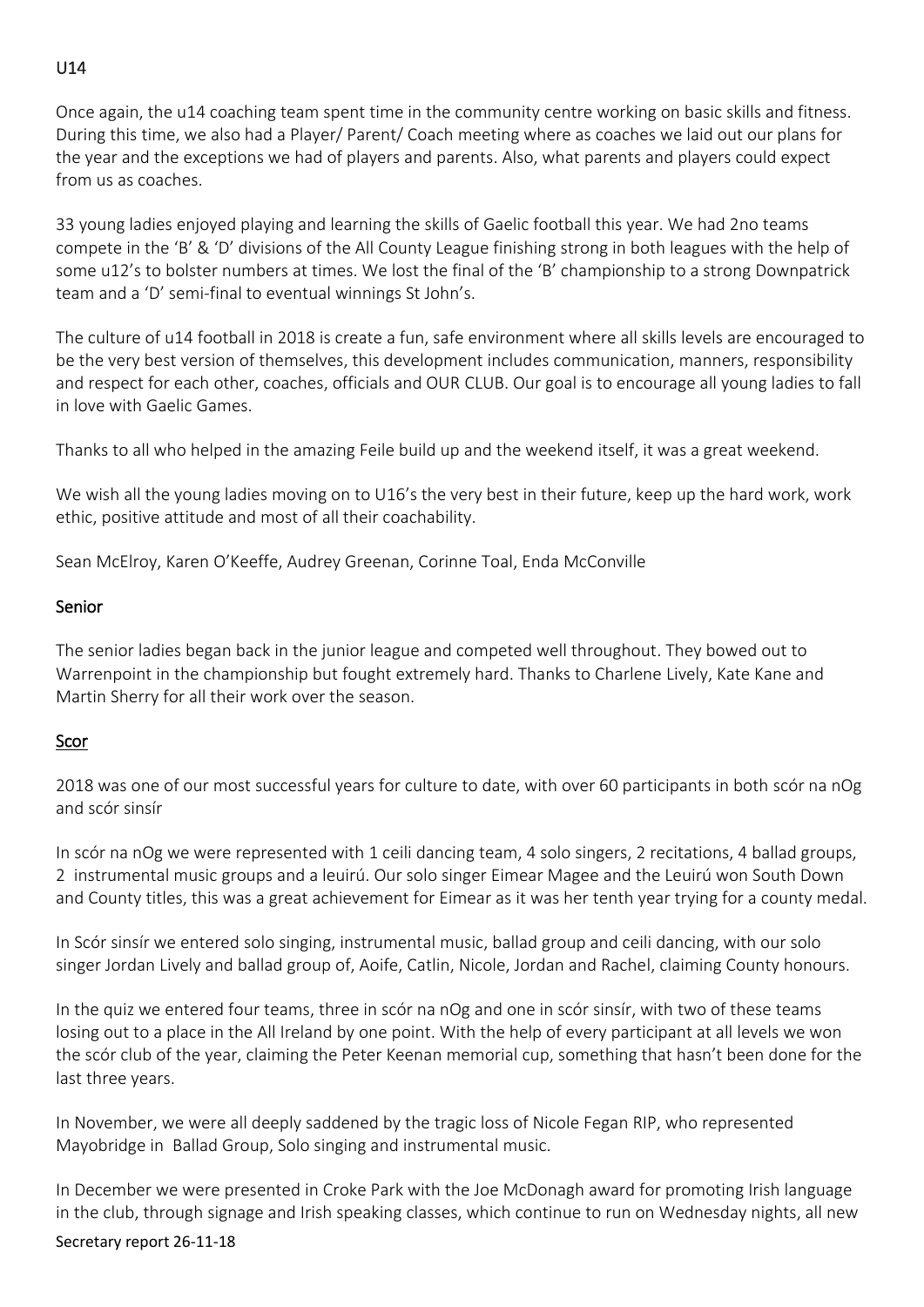members welcome. A massive thanks to Darran Ronney for all his work in this regard. Also in December Nicole Keenan was nominated by members of the club for Ulster GAA volunteer of the month and was successful and was awarded Translink volunteer for December.

In April we had our scór celebration night to acknowledge our participants in scór, on this night we remembered Nicole Fegan R.I.P

and raised money for the hospice, we were joined by scór friends from far and near.

In May we were again saddened by the untimely passing of our County Cultural Officer William Smith R.I.P William was not only a good friend of the Scór family but was also a good friend of Mayobridge.Ar go deis anam

#### Summer camp

In July we ran the first ever scór summer camp in Ireland. We had five days filled with activities in song, dance and sport, with our culture at the heart of every day. We had over fifty children participating, the week was finished off with a concert where all the mummies and daddies were entertained by the new talents their children had developed throughout the week. Massive thanks has to go to Nicole and Eimear who came up with this concept and organised and planned everything, from this other clubs and counties want to roll this out next year. I would also like to thank all those who gave up their time to help with the children in any way especially to Paula who took a week off work to ensure everything ran smoothly;

Mayobridge instrumentalist were asked to play for both presidents, Aoghan O'Farrell and John Horan, during the year at special events and Nicole and Eimear entertained guests of the All Ireland Feilé banquet in July.

In August we entered 3 dancing teams in the Fleadh winning 3 Co. Titles and 2 Ulster titles gaining them a place in the All-Ireland Fleadh in Drogheda where a great weekend was had by all.

# Amhrain Na bhfainn

We continue to have singers in Gavan and Eimear who sing our national anthem at numerous events around the county and this year Emily Fitzpatrick has joined them by attending Amhrain na bhfainn workshops so hopefully in the not too distant future we will see Emily representing Mayobridge.

Just to conclude I would like to thank everyone from parents, children and mentors and to Pat Joe and his committee for their continued support in everything we do.

Go Raibh maith agat

Gerard

# Handball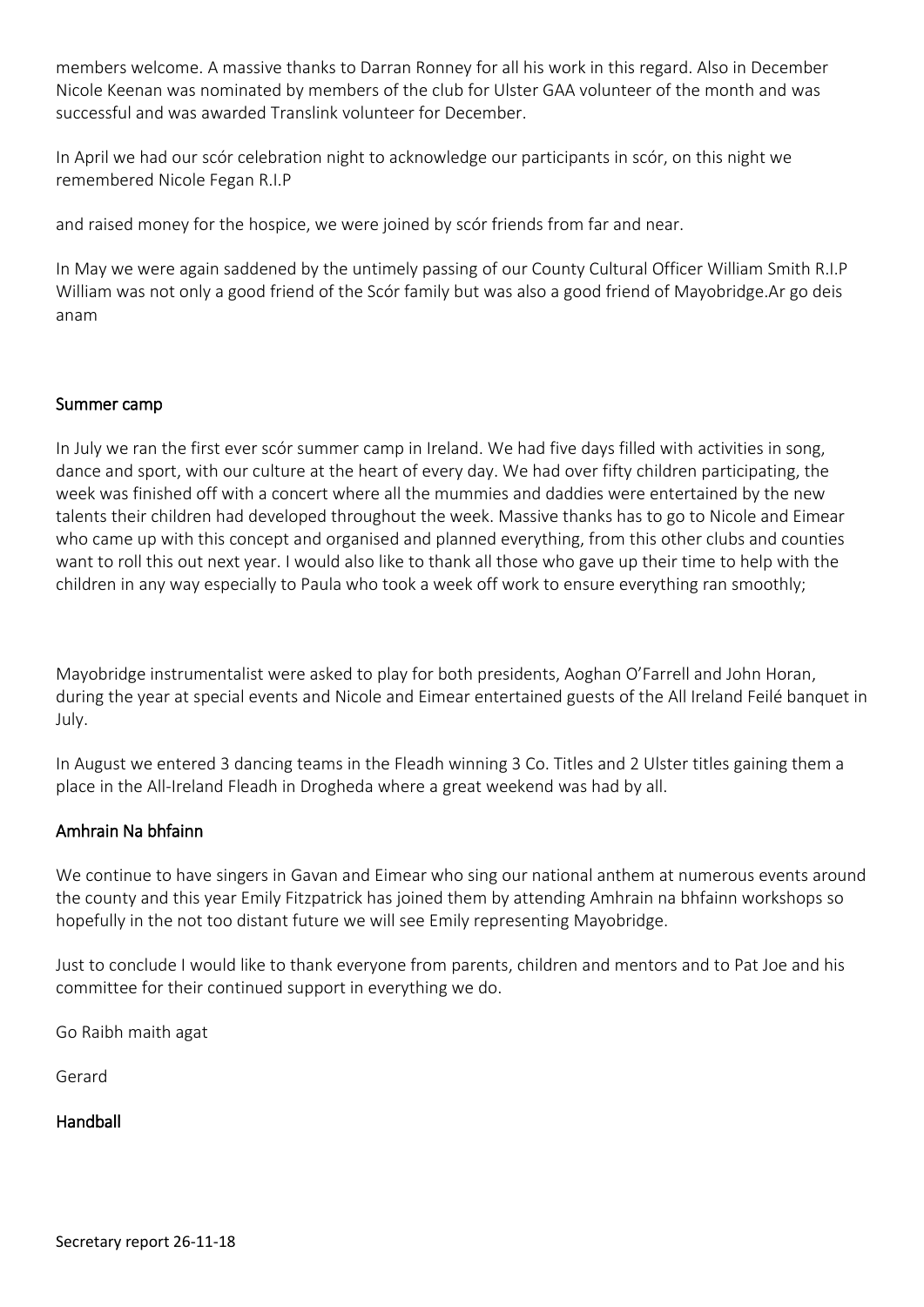The highlight of the year was the construction of the new outdoor wall facilities. The facility has made handball accessible to more players and improved coaching. The front page of many local papers had An Taoiseach, Leo Varadkar playing handball on his visit to the club. The club was privileged to have world champion, Conor Mc Elduff, lead a training session on the wall before he treated members to a highly entertaining exhibition game with Sean Digney.

On the courts Michelle Mc Coy was our biggest success when she won the National One Wall Challenger. Senior teams competed in a one wall recreational league and the club was represented at the annual competition hosted by Annsborough. Senior players competed in the Down leagues and championships. The senior club competition, Micky Annett Trophy, was won by Anton White.

Our underage players were very successful at winning County titles. One Wall winners include Molly Tumilty, Amy Mc Ateer. Ella Gribben, Conor Keenan, Darragh White and Anton White. 40x20 title winners were Ella Gribben, Erin Rooney, Amy Mc Ateer, Cathal Magee, Oisin Magone, Dan Griffin, Darragh White, Lee Fegan and Anton White.Who all went on to represent Down in the Ulster finals in Kingscourt Co.Cavan

Lee Fegan and Anton White played on the Down Minor 40x 20 team which played in the All Ireland Semi Final hosted in Waterford. The boys narrowly lost to Waterford who went on to win the final convincingly.

U14 girls competed in the Feile in Galway with Amy McAteer winning an individual skills award. The team was Cara Crimmins, Amy Mc Ateer, Orla Mc Elroy, Paudie and Erin Rooney. The club was well represented at the Ulster's held in Loughmacrorey in July.

I would like to thank Sean, Aidy and John for all their help throughout the year with coaching and the logistics of taking our competitors all over Ireland.

Gerard

# Feile

Feile preparations started in 2017 with a committee set up to begin fundraising and start safeguarding preparations for the host families. This was led by Maire Sherry who as childrens officer was meticulous in the checks and ensured that all children were guarded safely. Throughout the early part of the year we had numerous meetings on how to fundraise which included the u14 coaches and parents of players. Due to the number of volunteers that helped that weekend it is extremely hard to name everyone but special mention to Maire Sherry and Cindy Griffen for developing the Feile plan which ensured the event worked like clockwork, to Pat Joe who ensured on the works went on around the Pitch to make sure the place was looking splendid. To Joanne Hardy who liaised with both Portlaoise and Milltownpass to ensure they got there on time and was a great link between the two clubs. To the Feile committee for their time spent at meetings, fundraising and endless hours of volunteering. Finally to every last person who volunteered on the field, doing burgers, shop workers, lotto sellers, rubbish pickers parking cars, Desi on the mic, umpires, linesmen, stewards, bar staff etc for their help in making the Feile weekend one of the most amazing experiences this club has seen in its rich history, There were 16 teams playing here on finals day on Sunday and the day ran like clockwork thanks to the endless help we received from the Mayobridge community and beyond. The feedback we have received from throughout Ireland and abroad in regards to our facilities and welcome were a credit to us all. Maith thu.

#### Taoiseach visit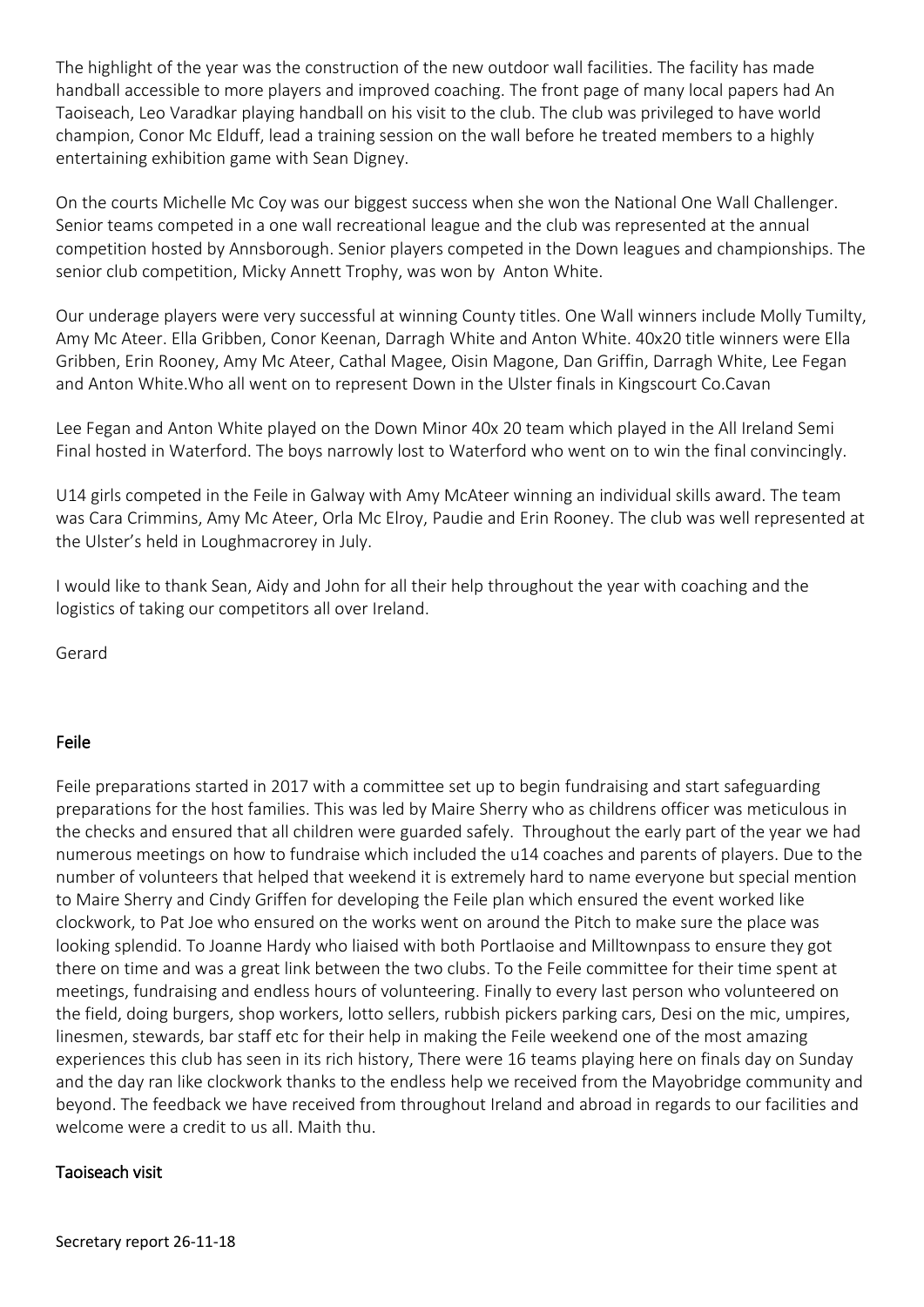It was a terrific honour for the club to host Mr Leo Varadkar to the club on Friday 8<sup>th</sup> June 2018 as part of his tour of the North. I would like to thank the committee for keeping the visit silent until the Thursday evening. Thanks also to Brendan Monaghan for his terrific coverage of the event. An Taoiseach was impressed with the facilities and people of Mayobridge and was thankful to all in his letter to the club.

# Club history/130 celebrations

As the focal part of our 130<sup>th</sup> celebration as Downs oldest club we wanted to mark it with the publication of "In the ringing of the bell" which celebrated not only the club's history but the history of the whole community. This book was started by the late Gerry Quinn and it was testament to his work that it was dedicated to him. A committee of around 15 was set up to collate the information. Martin Goss was asked by Pat Joe and Sean O'Hare to come on board and edit the publication. Thankfully Martin said yes and the proof is in the excellent publication that was unveiled at the 130<sup>th</sup> club celebration in the Canal court. We thank Martin and his wife Mary for their tireless work and to all the history committee for their work in searching and collaborating all the information for the book. Go raibh maith mile agat.

# **Schools**

Thanks to Mrs Cara Larkin for her work in taking the school team and for all her work in promoting Gaelic games in the primary school. To Colin Laverty who kindly helped Cara and congratulations on them winning the primary school league with an excellent win over Burren in the final. It was a fitting end to the school year especially after their defeat in the Canon Esler final by St Patrick's the Meadow. Thanks to Sean McElroy for his work as school liaison officer in increasing the profile of the club in the primary school. We hope for continued growth and links with the primary school in the coming years ahead and I thank principal Margaret Ryan in allowing us to continue to grow links with the primary school.

Congratulations to all our members who represent our schools in their chosen sports, schools sport is some of the most competitive and enjoyable sport you will ever play and I urge all our parents and coaches to encourage our members to play for their chosen schools.

# Club Maith

After a long and gruelling process, we were presented with the platinum award for Club Maith from the Ulster council this year. Club Maith is an accreditation scheme which is unique to the GAA. It allows Clubs to be benchmarked against best practice standards across the full range of GAA Club activity. A Club Maith award makes a clear, proven statement about the quality of a Club, right across the board. The Platinum Award is a special award which can be obtained only by outstanding, fully integrated, community-based GAA Clubs. Successful Clubs will meet all the Club Maith criteria and will deliver at least four Gaelic games as well as taking part in Scor. Special mention must go to Anne Fitzpatrick who co-ordinated this project and for all the help she received from throughout the club. It shows that we have the correct structures in place.

# Health and well being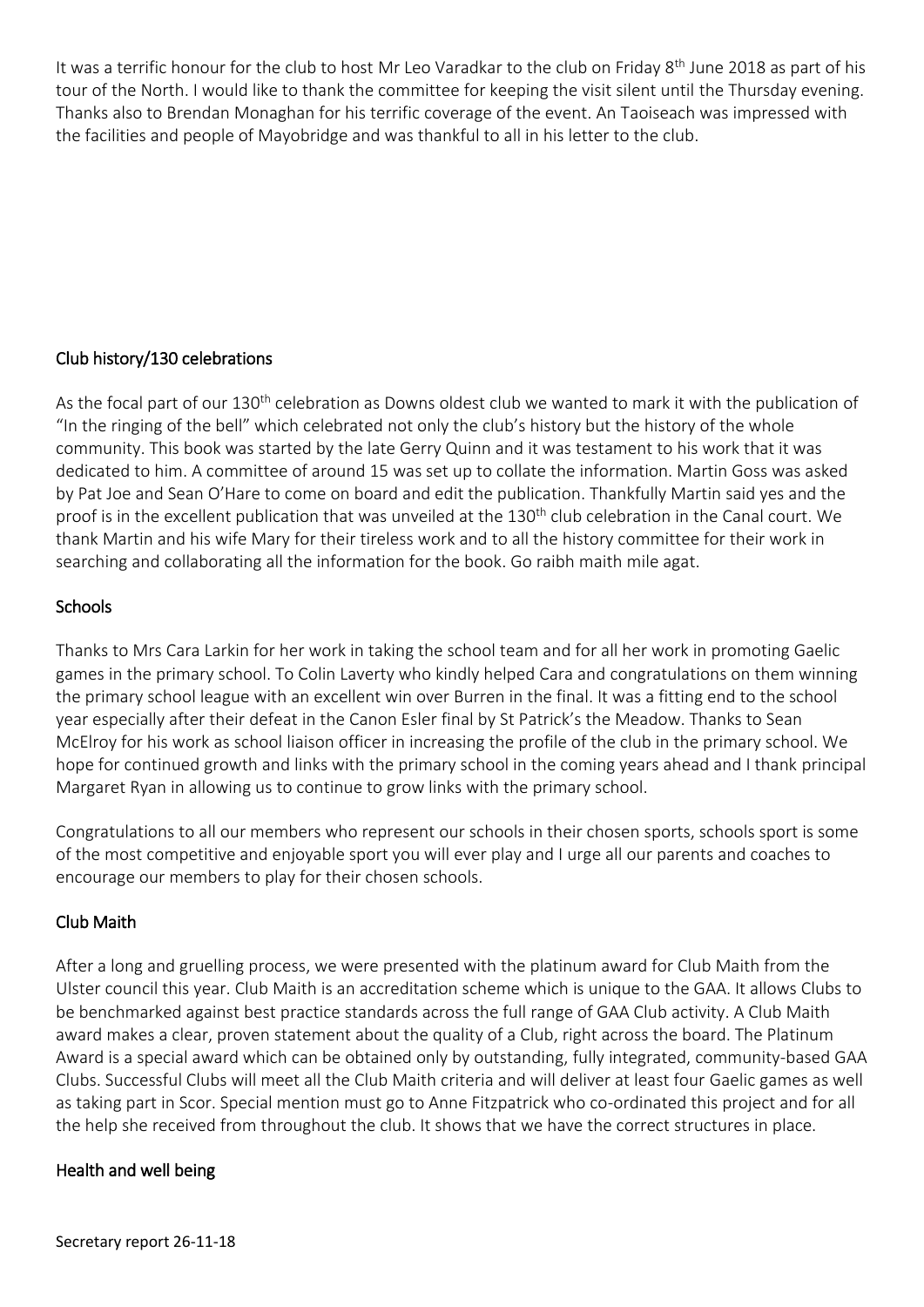Thanks to Sean and Bernie McElroy for his continuous work in promoting health and well-being in the club. This aspect of the club is really important and some of the events over the year were financial fraud for the elderly, fit club, alcohol and drug awareness, online safety and heart and soul in corporation with Camp Micheala. Wednesday's bingo club is a very popular event for our old and not no old, and we thank the McElroy's for facilitating this. Go raibh maith agat go leor

#### Referee's

Thanks to club referees Leo Smyth, Eddie Cuthbert and Veronica Ward for their officiating in 2018. I know that we all can lose our heads at times but without these officials we won't have games. I thank all the referees for their help with Mayobridge and I urge anyone who has an interest in refereeing to speak to myself or any committee member in how to get onto a referee course.

#### Social Club .

The main hall was basically used as a Community Hall, throughout the year, featuring Scor practice, Irish language, meetings of both Mayobridge and South Down Boards, funerals etc.

I would take this opportunity, to thank all staff, committee members, and all those willing helpers who were always on hand to assist in any way.

I would hope the incoming committee really pushes on with plans to redevelopment the social club in 2019 as it is one of the most important hubs in the community.

Thanks to the dedicated crew who keep the craic in check at the weekend and to all who held fundraisers and parties throughout 2019.

#### Buíochas speisialta

To Martina Rooney for her achievement in taking the Down senior camogie team to the all-Ireland intermediate. Martina took on the job when no one wanted it and used her excellent rapport and skills to mould an excellent team who just fell short against a very strong Cork team. Congratulations also to Tina on winning Ulster camogie coach of the year.

To my father Tom O'Hare for his guidance, advice but most importantly for his excellent care, dedication and pride in looking after the pitches here as groundsman.

To Sean and Mairead Rooney for their help in county affairs in both football and camogie. Sean is entering into his fifth and final year as county chairman and I wish him all the best in that role.

To Jonny McConville for his dedication and support in looking after the social club. It is only when Jonny is away on holidays that you appreciate the work his does. He is always on to hand and has been a great guide to me in my first year as secretary.

#### Secretary report 26-11-18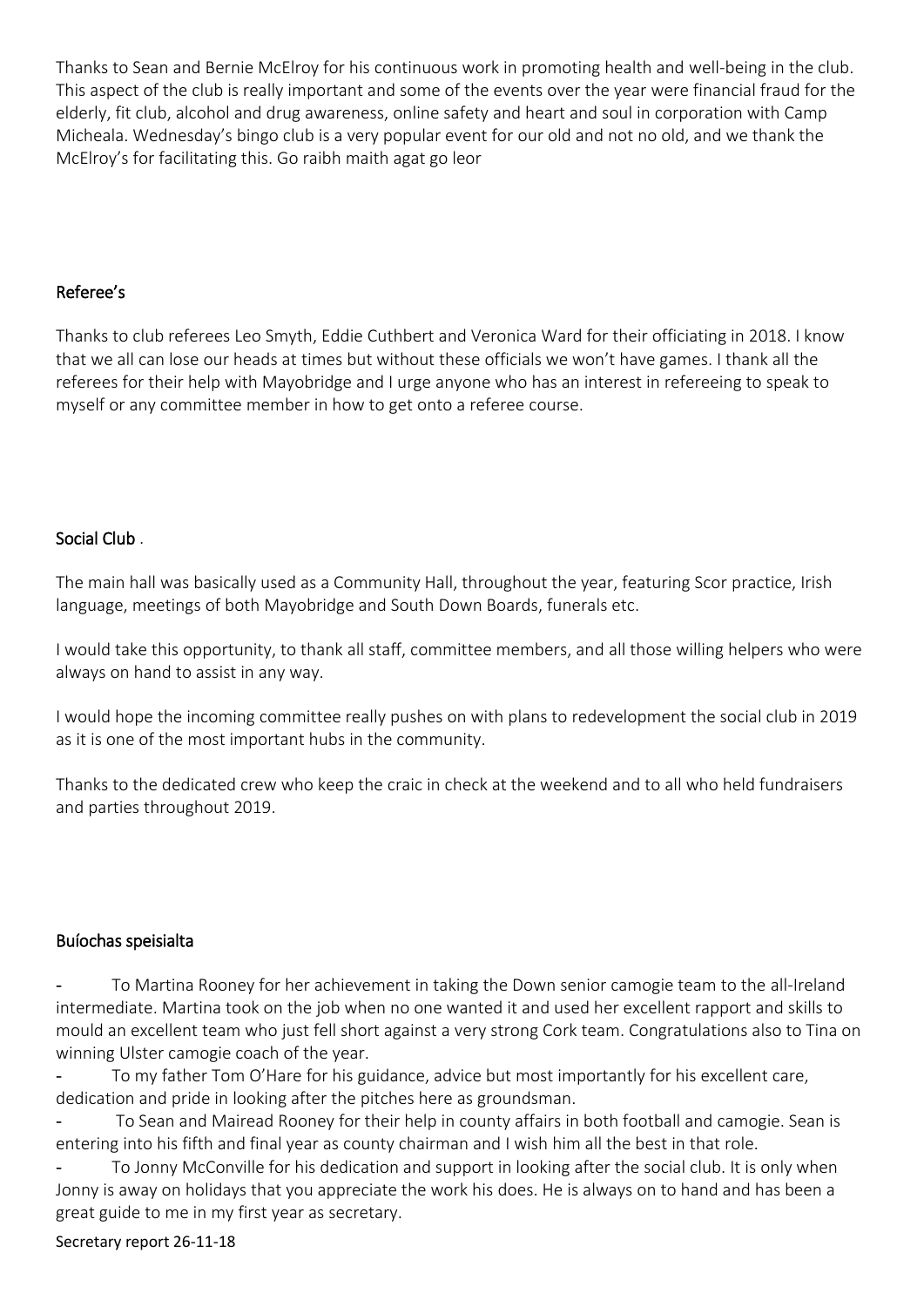To Sean McElroy and Martin Sherry in their help in promoting LGFA in the club. At times they were double/treble jobbing and this is an area where we need most volunteers on board to help next year as we have plenty of girls who are looking to play football for the Bridge.

To Michael Toner, Rosemary Magee and the entire development draw committee for their great work in setting up the house draw. It is a terrific draw and I urge all club members to really get behind this promoting and selling tickets as come September we should in a really healthy position with would improve facilities for the players pf the future.

To Helena Johnston for her excellent job as Treasurer ably assisted by Rosemary Magee. Helena's reports at every meeting are excellent and are so precise.

To the entire committee for their selfless work throughout the whole year, they first six months of the year were absolutely hectic but hope when we look back on it, it was worth every second of it and it was very reading.

To our lotto sellers, this is the largest income we receive and I thank every who sold or bought a ticket this year. I would like to thank Jonny McConville, James Gallagher and Desi Kennedy and the various lotto helpers for their help in delivering the draw each Monday night. More help is always needed whether in selling tickets or helping on the rota. If you can give an hour please give your name to one of the three named above.

To the various helpers at senior leagues and club championship games at St Patrick's Park, to our gate persons Michael, Jimmy, James, Pat Joe, Gerard, Adrian, Anne, Johnny, Eoghan and Tim to name among others, our umpires Thomas and Kevin Coulter, shopkeepers Mairead, Bridgeen, Helena and their team of helpers for selling the tea, coffees and hot chocolates. Robbie for doing the scoreboard, Rosemary and girls on selling the half time draw, and finally to Desi Kennedy for his job on the microphone for all games, tournaments, dinner dance and events in the club.

To Micheal Toner for his work in collating and selling the adverts for the match programmes. This is a remarkable achievable from one man and the publication is without doubt one of the best in the business.

To all our coaches for their help in coaching our youth, this at times it not an easy task but I believe the fulfilment in seeing someone improve and excel is a great feeling.

To Peter O'Hare for his use of machinery and for his help in transporting many things throughout the year

To Corey Quinn and Helen Coulter in their help promoting at selling the club Down draw.

To Gerard, Paula, Nicole and Eimear for their relentless work in promoting Scor in the community. You all have built on a vibrant Scor community within the village and.

To all or sponsors throughout the year for all their help and especially main sponsor Konrad and Nuala Fegan of Cooltech refrigeration who have kindly agreed to sponsor the senior football team to 2020.

To all community groups within Mayobridge for their help and support. Special word to the community centre for the use of the facilities and to Seamus Lively and Colleen Lively and the band for their help over the years. It is great to see the bad representing the parish at Ulster championship games and it is fitting reward for all their hard work.

To the handball club led by Gerard Keenan who envisaged the idea of a ball wall, this is an excellent facility which can be used by all codes and it is the envy of the county.

To the camogie club led by secretary Mairead for the outstanding work they have done not just only this year but over the last number of years. Winning the Down club of the year was a remarkable achievement and shows the remarkable work that has went on with the camogie club.

To Darran Rooney for all his help in promoting Irish in the club. Darran has class every Wednesday night which is proving very popular and anyone who wants to learn a cúpla focal is more than welcome to join

To Thomas Coulter for his role as county board representative and to Paula Magee for her work at county and national level at Scór.

Sean Magone for his role as county handball chairperson and for his work promoting the game in the club and county.